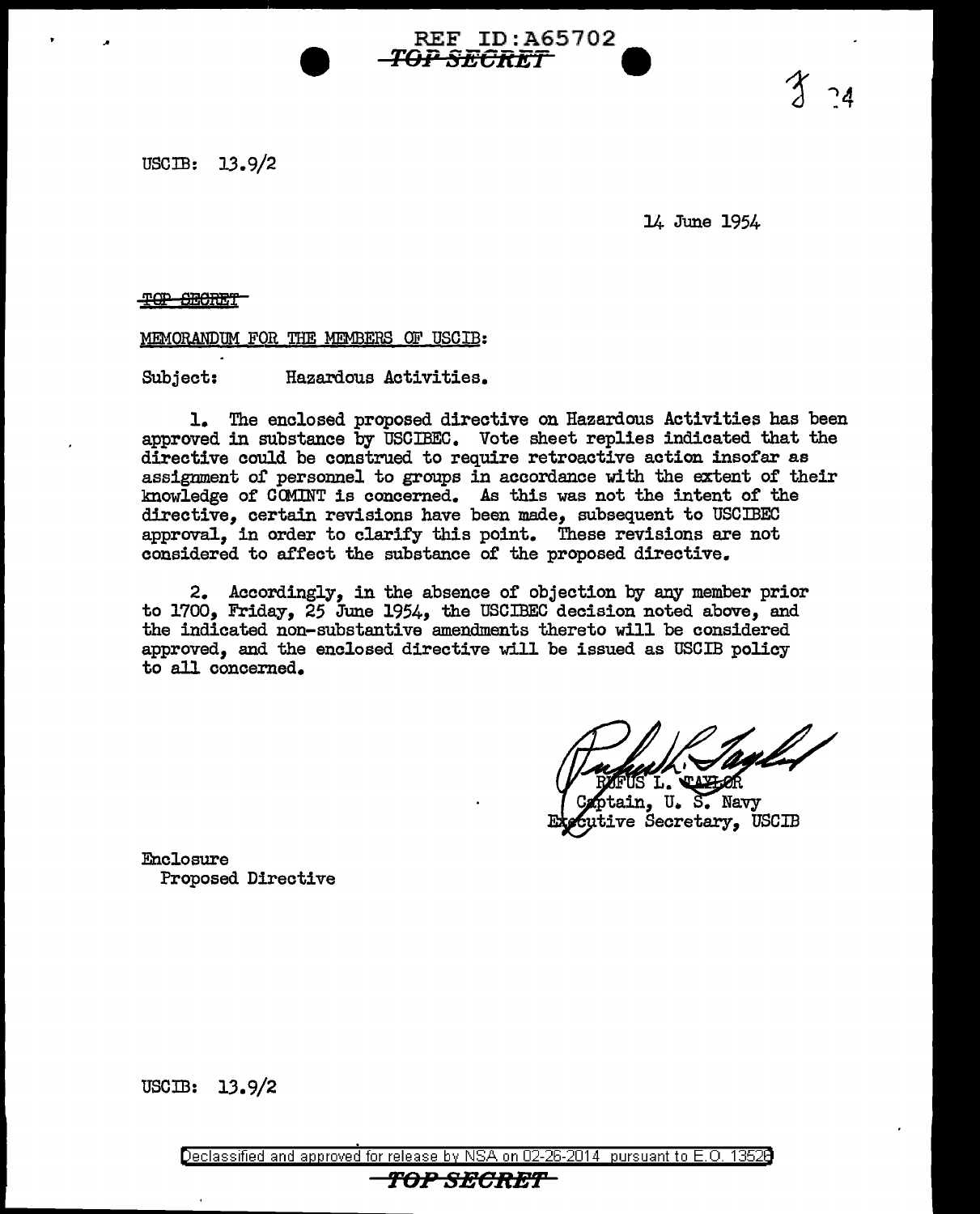

USCIB DIRECTIVE NUMBER  $\frac{14}{100}$  (CIBD # (Approved by USCIB on **20** ASSIGNMENT OF COMINT PERSONNEL TO HAZARDOUS DUTIES

## I. PURPOSE AND SCOPE

The purpose of this directive is to prescribe USCIB policy concerning engagement in hazardous activities by personnel who are or have been indoctrinated for COMINT.

### II. DEFINITIONS

Hazardous Activities - For the purpose of this directive, hazardous activities are those which place a person in a position where he runs a substantial risk of being captured or otherwise subjected to interrogation, e.g.:

- a. Duties behind enemy lines, or in shore operations off an enemy or Iron Curtain country.
- b. Flights over enemy or Iron Curtain territory unless on recognized corridor routes.
- c. Raids, minor formation attacks, underwater demolition operations, and service with a unit or formation forward of Division Headquarters.
- d. Duty in or visits to Iron Curtain countries and also other areas where from time to time local conditions are considered to involve an unacceptable risk.
- e. Transit through the Soviet Zones of Germany and Austria unless in authorized military or diplomatic transport on regular routes.

-1-

# *TeJPSBCRET*  of the state of the state of the state of the state of the state of the state of the state of the state of the<br>Experimental state of the state of the state of the state of the state of the state of the state of the state o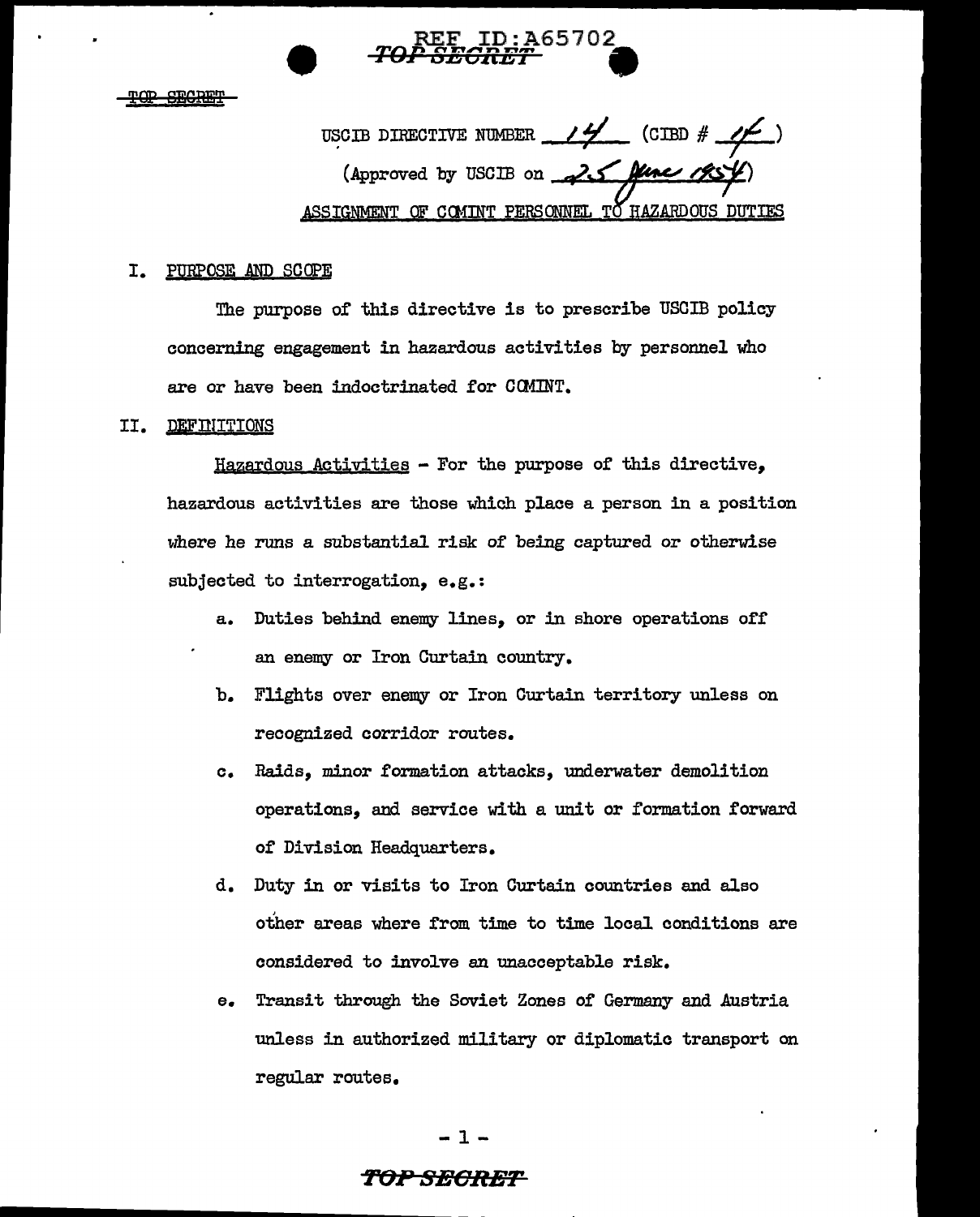### IIf. POLICY AND PROOEDURES

A. GENERAL -

1. Whenever the duties of any person who has had access to COMINT are about to be terminated or he is scheduled for reassignment and is deemed to have current knowledge of value about CCMINT (whether currently indoctrinated or not) such that his capture or interrogation could be a substantial risk to the security of CCMINT, a determination shall be made in accordance with the extent of that knowledge, into which of the groups listed in paragraph Bl below he shall be considered to belong. Every effort shall be made to ensure that such a person is not assigned to, or does not engage in official activities of a hazardous nature prior to expiration of the time ' limitations specified for that group to which it is determined that he belongs.

REF ID:A65702 *ro <sup>0</sup>*,..,..,.\_ ......... \_.. **a**  :r l)J:I **Clll::Z:ll** -

2. All possible action shall be taken to discourage or prevent any person who has knowledge of current value about COMINT from engaging in hazardous activities in an unofficial capacity at any time.

B. ASSIGNMENT TO GROUPS -

1. Persons having knowledge of current value about COMINT are divided into four groups as follows:

a. GROUP  $A$  - Producers of Category I COMINT who have no knowledge of other Categories are classed as Group *A.* They may be assigned to hazardous activities only on the authority of senior officers. (No restrictions are applied to the recipients or nonindoctrinated producers of Category I CCMINT only.)

-2- Approved by USCIB on 25

 $\frac{1}{2}$   $\frac{1}{2}$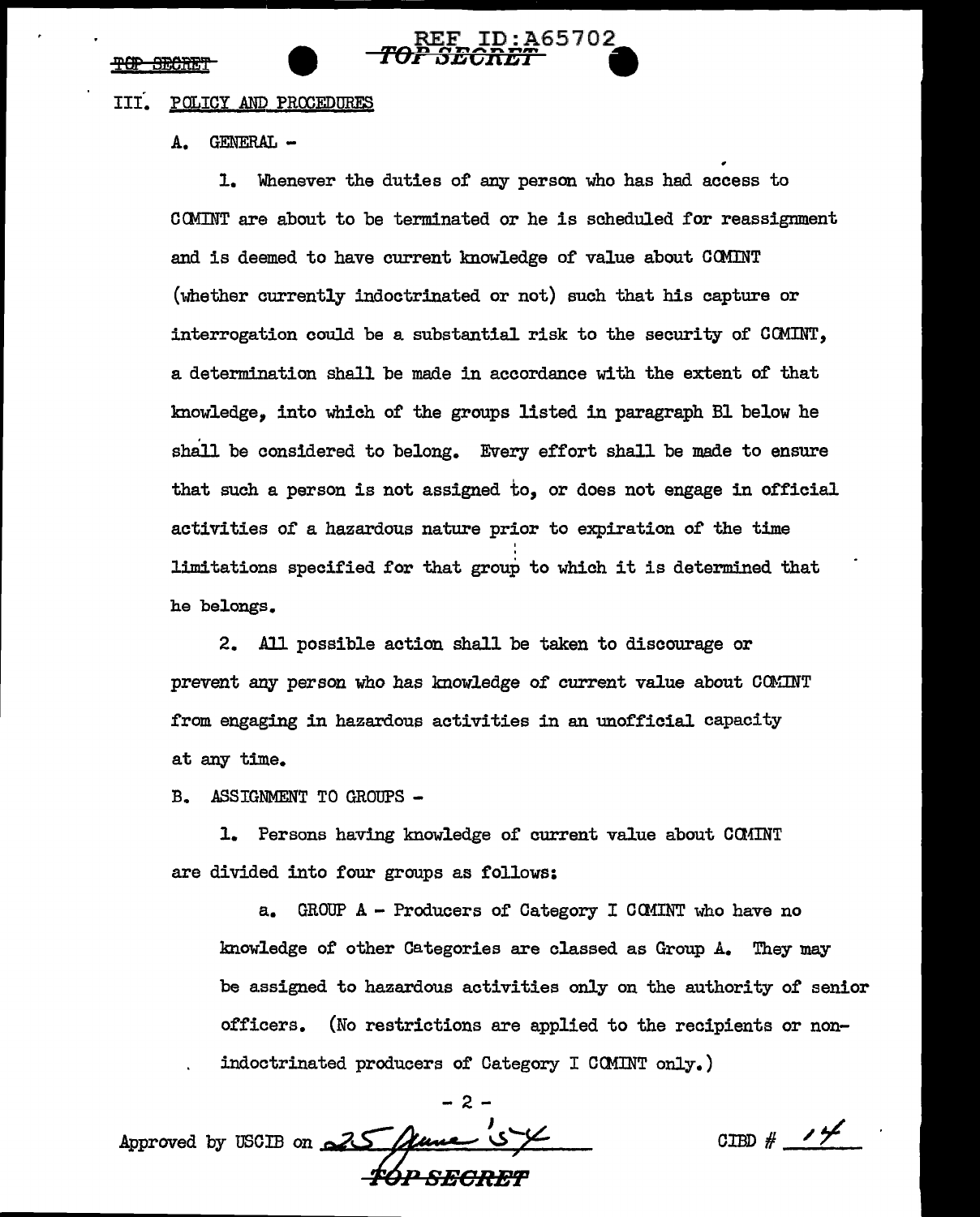••

b. GROUP  $B - Individuals$  who have knowledge of current value about Category II CCMINT are classed as Group B. They may be assigned to hazardous activities only after six months separation from such material.

c. GROUP C - Individuals, other than those specified in subparagraph d. below, who have lmowledge of current value about Category III CCMINT are classed as Group c. They may be assigned to hazardous activities only after a separation of one year or longer from this type of information.

d. GROUP D - Individuals with precise knowledge of COMINT processing techniques, competence, or potential, regarding the more sensitive Category III CCMINT material are classed as Group D. They shall not be assigned to hazardous activities at any time.

2. Responsibility for assignment of persons to Groups A, B, C or D above, and cancellation after appropriate post de-briefing intervals rests with the parent USCIB member. USCIB member departments or agencies using indoctrinated persons from another member department or agency shall, upon release of such individuals to their parent activity, furnish that activity with suitable recommendations regarding the  $g_{x}^{(0)}$  to which those individuals should be assigned.

C. EXCEPTIONS - Exceptions to the above policy shall be authorized only after careful consideration in each instance of the advantages to be gained, as opposed to the risk involved. In considering

*-3-*

Approved by USCIB on  $25$ *T0 ... <sup>0</sup> SBGRBT* 

CIBD *# /Jf*